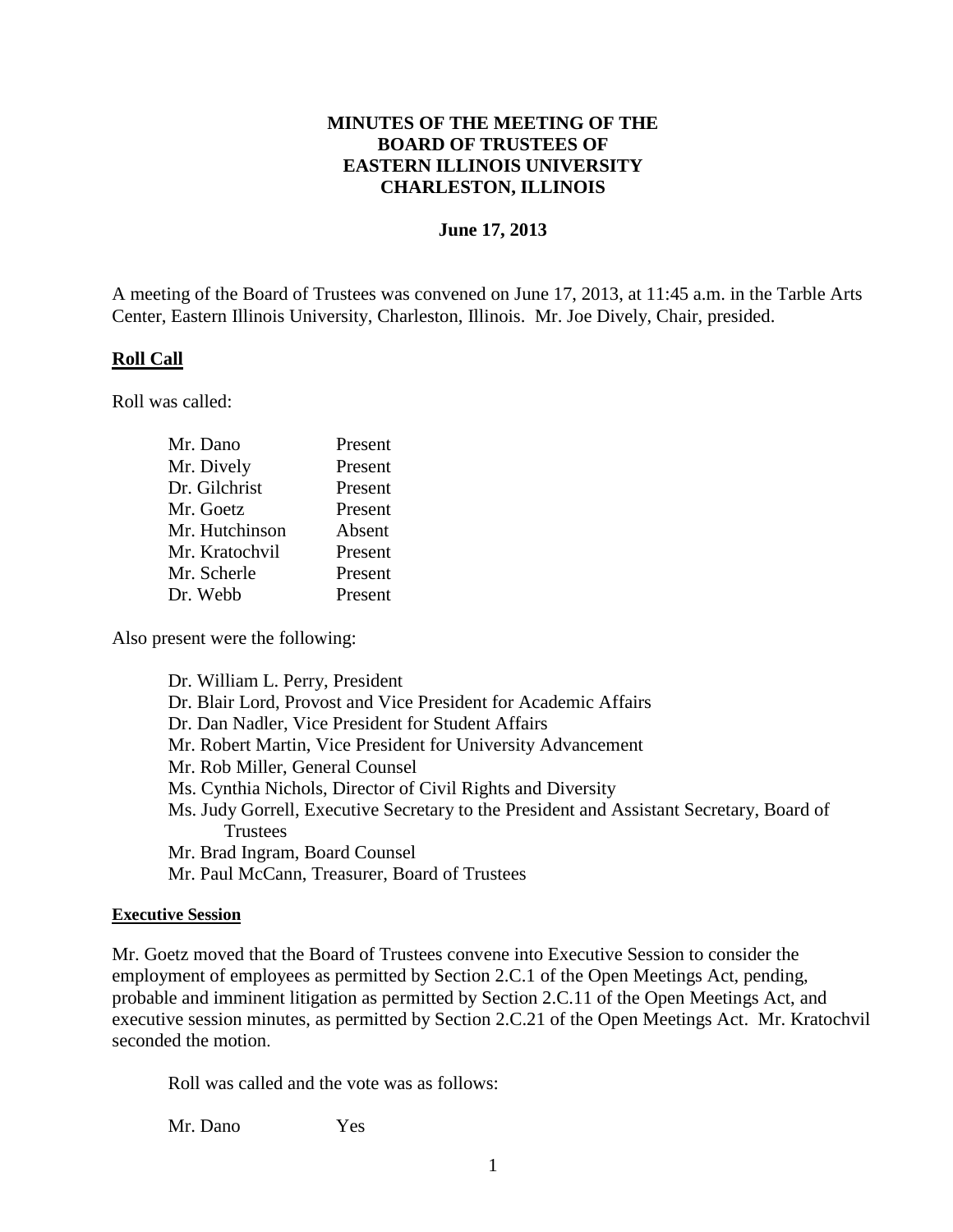| Dr. Gilchrist  | Yes |
|----------------|-----|
| Mr. Goetz      | Yes |
| Mr. Scherle    | Yes |
| Dr. Webb       | Yes |
| Mr. Welch      | Yes |
| Mr. Kratochvil | Yes |
| Mr. Dively     | Yes |

Motion carried.

Mr. Kratochvil moved to return to Open Session. Mr. Dano seconded the motion.

Roll was called and the vote was as follows:

| Mr. Dano       | Yes |
|----------------|-----|
| Dr. Gilchrist  | Yes |
| Mr. Goetz      | Yes |
| Mr. Scherle    | Yes |
| Dr. Webb       | Yes |
| Mr. Welch      | Yes |
| Mr. Kratochvil | Yes |
| Mr. Dively     | Yes |
|                |     |

Motion carried.

### **Action Items**

1. Mr. Kratochvil moved to approve the minutes of the Board Meeting on April 19, 2013. Mr. Hutchinson seconded the motion.

Roll was called and the vote was as follows:

| Mr. Dano       | Yes |
|----------------|-----|
| Dr. Gilchrist  | Yes |
| Mr. Goetz      | Yes |
| Mr. Scherle    | Yes |
| Dr. Webb       | Yes |
| Mr. Welch      | Yes |
| Mr. Kratochvil | Yes |
| Mr. Dively     | Yes |
|                |     |

Motion carried.

2. Mr. Goetz moved to release the executive session minutes from 6/22/09, 11/20/09, 1/22/10, 3/12/10, 4/26/l0, 6/21/10, 9/3/10, 11/19/10, 1/14/11, 4/25/11, 6/20/11, 9/16/11, 11/18/11, 1/20/12, 6/18/12, 6/23/12, and 11/9/12, and further moved that recordings of executive sessions prior to 2012 be destroyed once the minutes are released. The need for confidentiality still exists as to minutes from the other executive sessions. Mr. Scherle seconded the motion.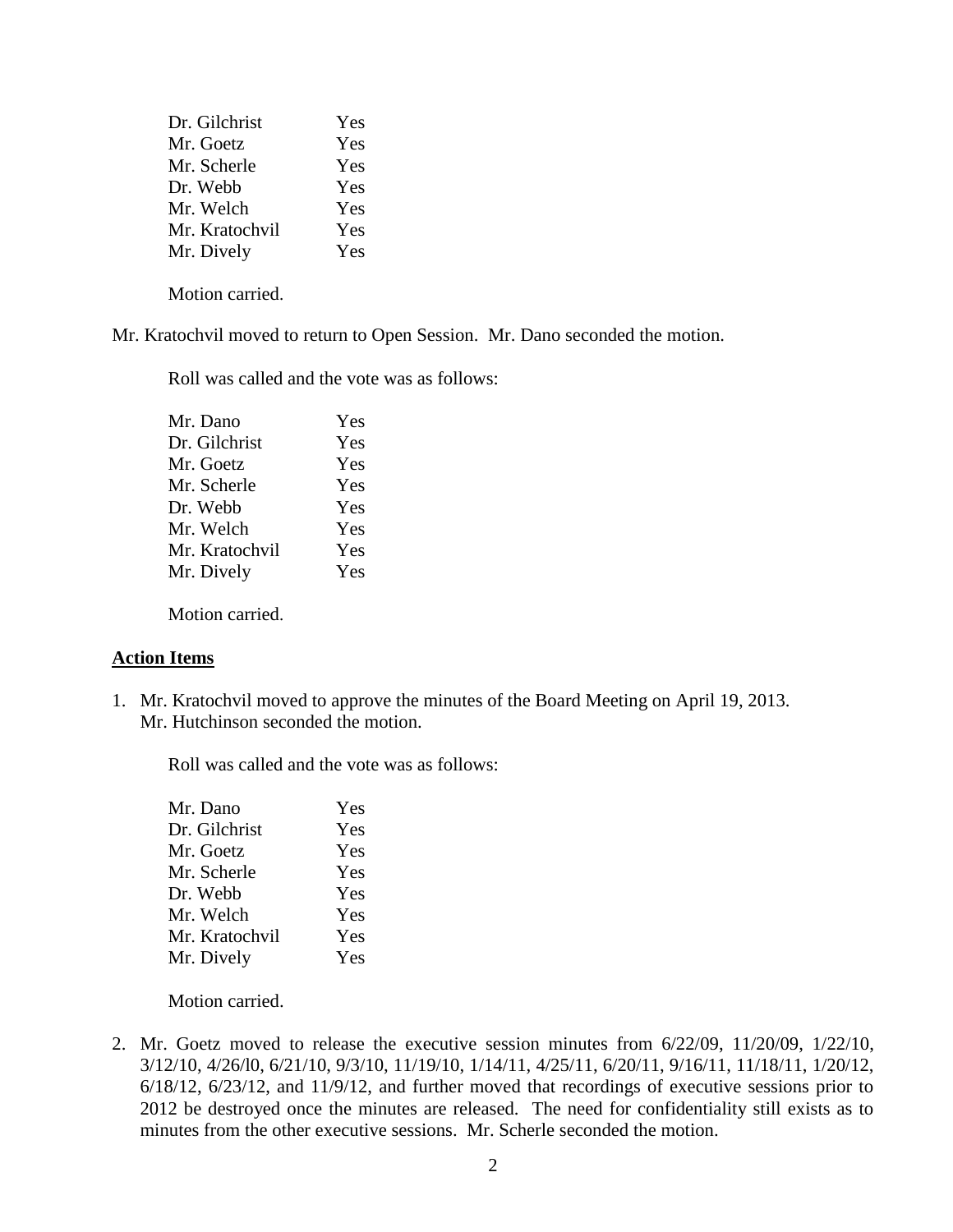Roll was called and the vote was as follows:

| Yes |
|-----|
| Yes |
| Yes |
| Yes |
| Yes |
| Yes |
| Yes |
| Yes |
|     |

Motion carried.

3. Mr. Dano moved to approve the FY13 Budget approval; Mr. Kratochvil seconded the motion. The recommended revenue budget for all funds is \$192,603,400, and the recommended expenditure budget for all funds is \$197,701,100.

Roll was called and the vote was as follows:

| Mr. Dano       | Yes |
|----------------|-----|
| Dr. Gilchrist  | Yes |
| Mr. Goetz      | Yes |
| Mr. Scherle    | Yes |
| Dr. Webb       | Yes |
| Mr. Welch      | Yes |
| Mr. Kratochvil | Yes |
| Mr. Dively     | Yes |
|                |     |

Motion carried.

4. Dr. Webb moved to approve the FY 2015 Budget submission without the PPR for the new Center for Locally Sustainable Entrepreneurship (CLoSE). With the exclusion of CLoSE, Eastern is requesting an appropriated/income funds budget of \$110,162,000, built under the assumption of status quo general revenue funds. The University's FY 2015 Program Priority Requests (PPRs) now total \$9,981,400 for seven initiatives: academic base support, the Center for Clean Energy Research and Education (CENCERE), deferred maintenance, recruitment and retention in a diverse learning environment, the Student Success Center, a new Student Wellness Center, and technology enhancements. The all-funds FY 2015 budget request for expenditures totals \$199,448,000 without any new funding for PPRs, \$209,429,400 with the requested PPR funding. Mr. Hutchinson seconded the motion.

| Mr. Dano      | Yes |
|---------------|-----|
| Dr. Gilchrist | Yes |
| Mr. Goetz     | Yes |
| Mr. Scherle   | Yes |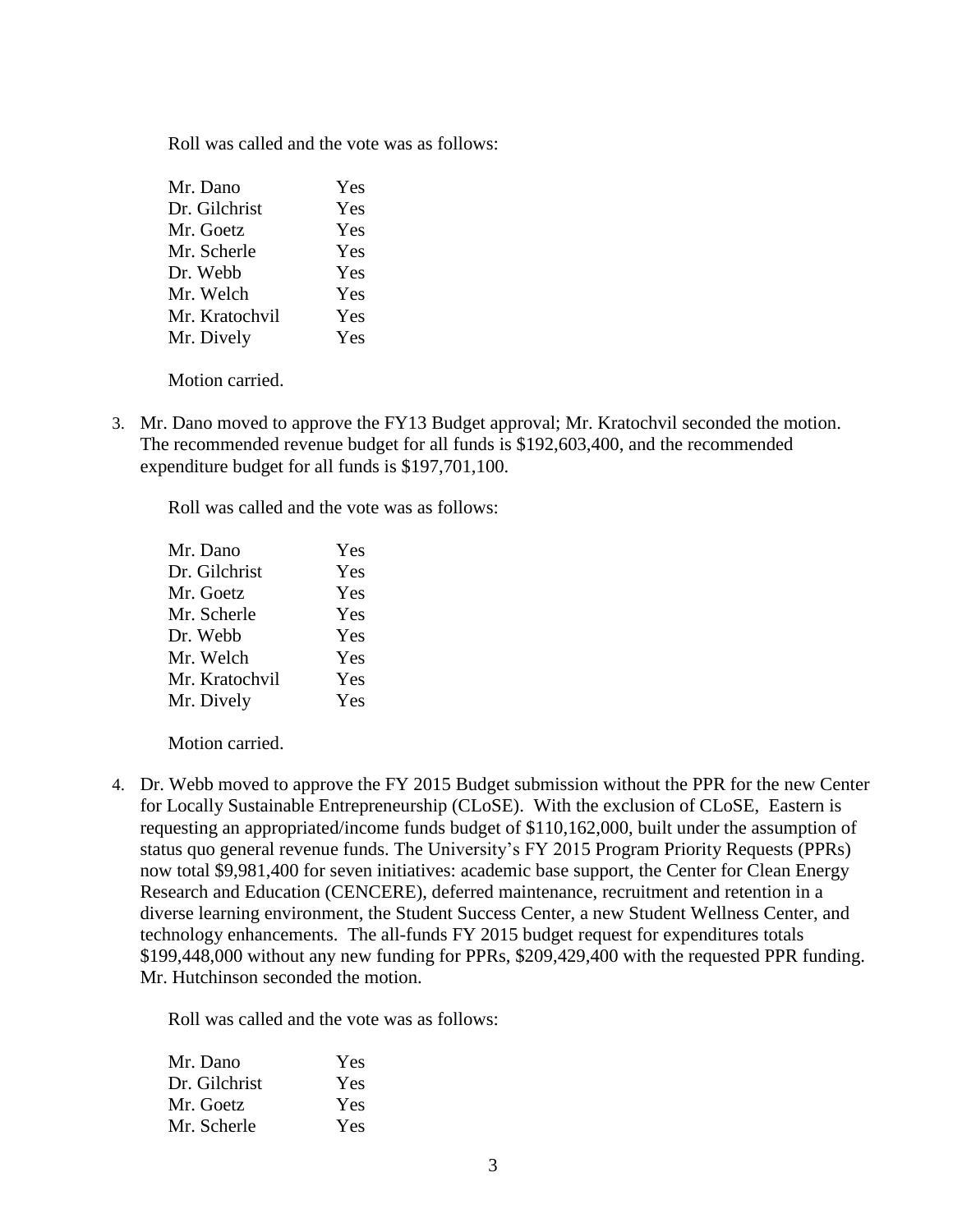| Dr. Webb       | Yes |
|----------------|-----|
| Mr. Welch      | Yes |
| Mr. Kratochvil | Yes |
| Mr. Dively     | Yes |
|                |     |

Motion carried.

5. Mr. Kratochvil moved to approve the purchase of the annual supply of diesel and fuel oil from South Central FS Inc., Effingham, IL, at a cost not to exceed \$950,000.00. The purchase of this supply and delivery of diesel and fuel oil is for the period of July 1, 2013 through June 30, 2015 with an option to renew for three additional two-year periods. The fund source is appropriated and local funds. Mr. Scherle seconded the motion.

Roll was called and the vote was as follows:

| Mr. Dano       | Yes |
|----------------|-----|
| Dr. Gilchrist  | Yes |
| Mr. Goetz      | Yes |
| Mr. Scherle    | Yes |
| Dr. Webb       | Yes |
| Mr. Welch      | Yes |
| Mr. Kratochvil | Yes |
| Mr. Dively     | Yes |
|                |     |

Motion carried.

6. Dr. Webb moved to approve the purchase of legal services for the time period July 1, 2012 through June 30, 2013 from Heyl, Royster, Voelker & Allen, Peoria, IL at a cost not to exceed \$350,000.00. Due to additional services required of the vendor, it is anticipated that the total contract will exceed the Board approval limit of \$250,000.00. The fund source is appropriated funds. Mr. Kratochvil seconded the motion.

Roll was called and the vote was as follows:

| Mr. Dano       | Yes |
|----------------|-----|
| Dr. Gilchrist  | Yes |
| Mr. Goetz      | Yes |
| Mr. Scherle    | Yes |
| Dr. Webb       | Yes |
| Mr. Welch      | Yes |
| Mr. Kratochvil | Yes |
| Mr. Dively     | Yes |
|                |     |

Motion carried.

7. Mr. Dano moved to approve the purchase of a new building for CENCERE at a cost of \$968,163 (including \$88,015 contingency) from the following vendors: Grunloh Construction, Inc., Effingham, IL for General Construction at a cost of \$574,000; Reliable Plumbing & Heating,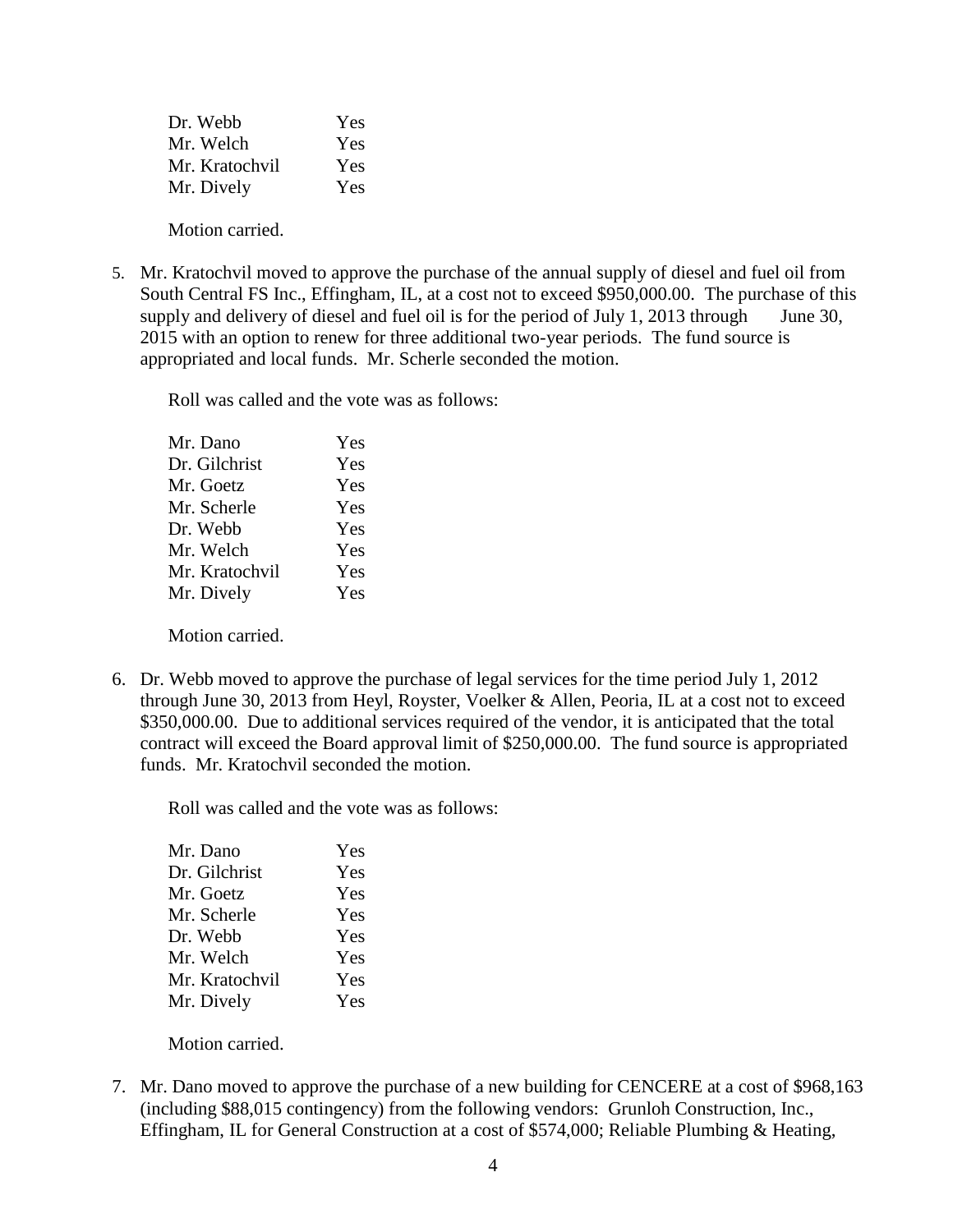Savoy, IL for Plumbing at a cost of \$61,995; Merz Heating & Air Conditioning, Inc., Effingham, IL for HVAC at a cost of \$64,830; Prairie Fire Sprinkler, Inc., Decatur, IL for Fire Protection at a cost of \$31,823; and Anderson Electric, Inc., Mattoon, IL for Electrical at a cost of \$147,500. The fund source is capital project and gift/grant funds. Mr. Hutchinson seconded the motion.

The project will construct a new building, approximately 5000 Square feet, for the Center for Clean Energy Research and Education and will provide space for an Idea Incubator, office, analytical lab, gasifier and material handling.

Roll was called and the vote was as follows:

| Mr. Dano       | Yes |
|----------------|-----|
| Dr. Gilchrist  | Yes |
| Mr. Goetz      | Yes |
| Mr. Scherle    | Yes |
| Dr. Webb       | Yes |
| Mr. Welch      | Yes |
| Mr. Kratochvil | Yes |
| Mr. Dively     | Yes |
|                |     |

Motion carried.

8. Mr. Kratochvil moved to approve the purchase of legal services on an "as needed" basis for the time period July 1, 2013 through June 30, 2015 with the University's option to renew for four (4) additional two-year periods from Heyl, Royster, Voelker & Allen, Peoria, IL at a cost not to exceed \$500,000.00 for each two (2) year option period. The fund source is appropriated funds. Mr. Scherle seconded the motion.

Roll was called and the vote was as follows:

| Mr. Dano       | Yes |
|----------------|-----|
| Dr. Gilchrist  | Yes |
| Mr. Goetz      | Yes |
| Mr. Scherle    | Yes |
| Dr. Webb       | Yes |
| Mr. Welch      | Yes |
| Mr. Kratochvil | Yes |
| Mr. Dively     | Yes |
|                |     |

Motion carried.

9. Mr. Dano moved to approve the revision to the Master Contract between the Board of Trustees of Eastern Illinois University and the Eastern Illinois University Foundation. On July 1, 2003, the Board of Trustees approved a master contract between the Board of Trustees of Eastern Illinois University and the Eastern Illinois University Foundation. Amendment Number 3 is being presented to the Board for approval to be effective July 1, 2013: A. The contract is amended by adding "The term of the contract as stated in paragraph 12 a) is extended for one year through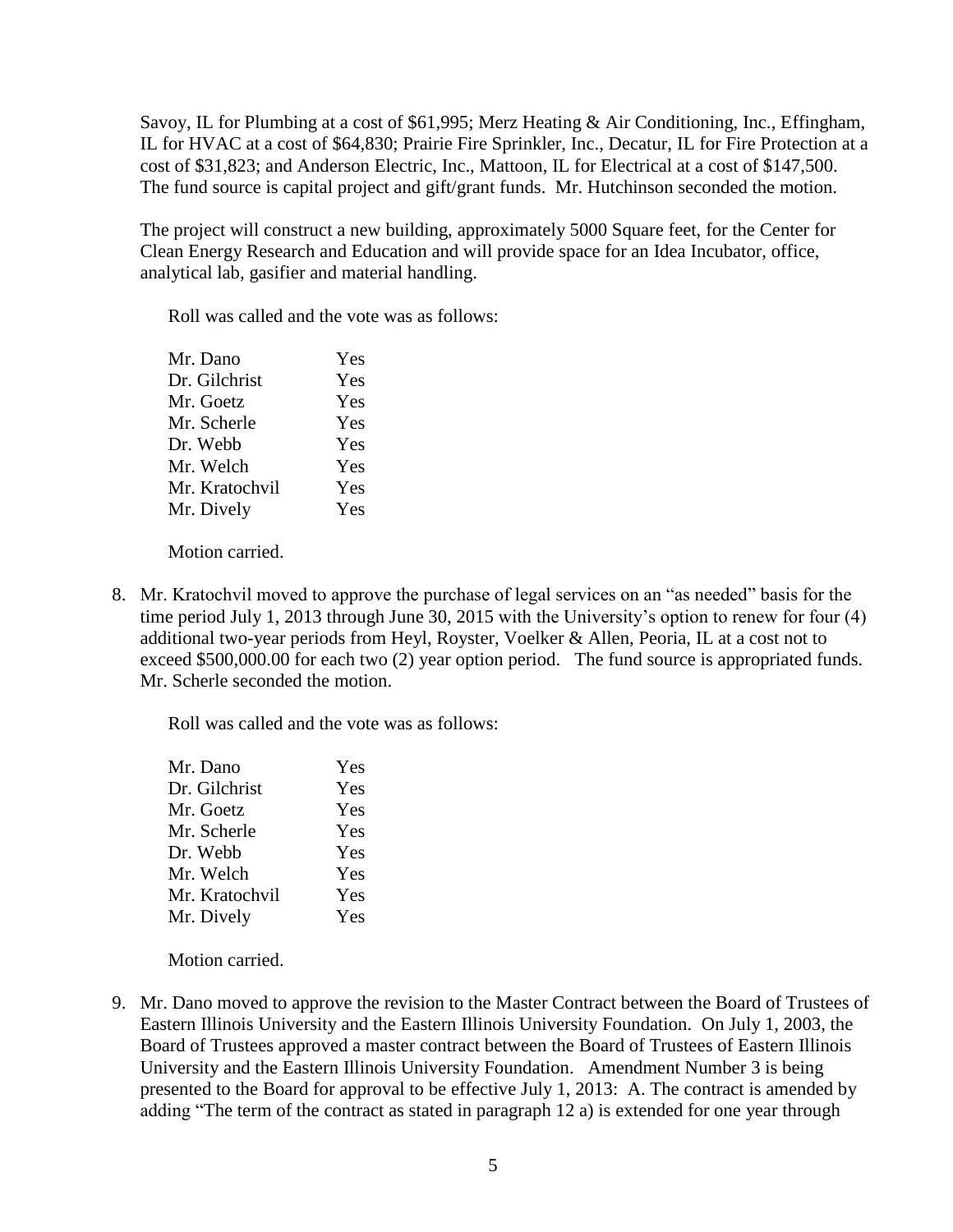June 30, 2014. B. Except as amended herein, the Master Contract shall continue in full force and effect. Mr. Hutchinson seconded the motion.

Roll was called and the vote was as follows:

| Mr. Dano       | Yes |
|----------------|-----|
| Dr. Gilchrist  | Yes |
| Mr. Goetz      | Yes |
| Mr. Scherle    | Yes |
| Dr. Webb       | Yes |
| Mr. Welch      | Yes |
| Mr. Kratochvil | Yes |
| Mr. Dively     | Yes |
|                |     |

Motion carried.

10. In accordance with Article II.C.2 of the Board of Trustees Governing Policies, the President may offer multi-year contracts to certain senior administrative employees and coaches. Dr. Perry is recommending that the Board approve the following three contract extensions and one new contract:

Mr. Kratochvil moved to approve a one-year contract extension for the period July 1, 2015, to June 30, 2016, for Ms. Barbara Burke, Director, Intercollegiate Athletics. Mr. Goetz seconded the motion.

Roll was called and the vote was as follows:

| Mr. Dano       | Yes |
|----------------|-----|
| Dr. Gilchrist  | Yes |
| Mr. Goetz      | Yes |
| Mr. Scherle    | Yes |
| Dr. Webb       | Yes |
| Mr. Welch      | Yes |
| Mr. Kratochvil | Yes |
| Mr. Dively     | Yes |
|                |     |

Motion carried.

Mr. Hutchinson moved to approve a one-year contract extension for the period April 10, 2015, to April 9, 2016, for Mr. Jay Spoonhour, Men's Basketball Coach. Mr. Kratochvil seconded the motion.

| Mr. Dano      | Yes |
|---------------|-----|
| Dr. Gilchrist | Yes |
| Mr. Goetz     | Yes |
| Mr. Scherle   | Yes |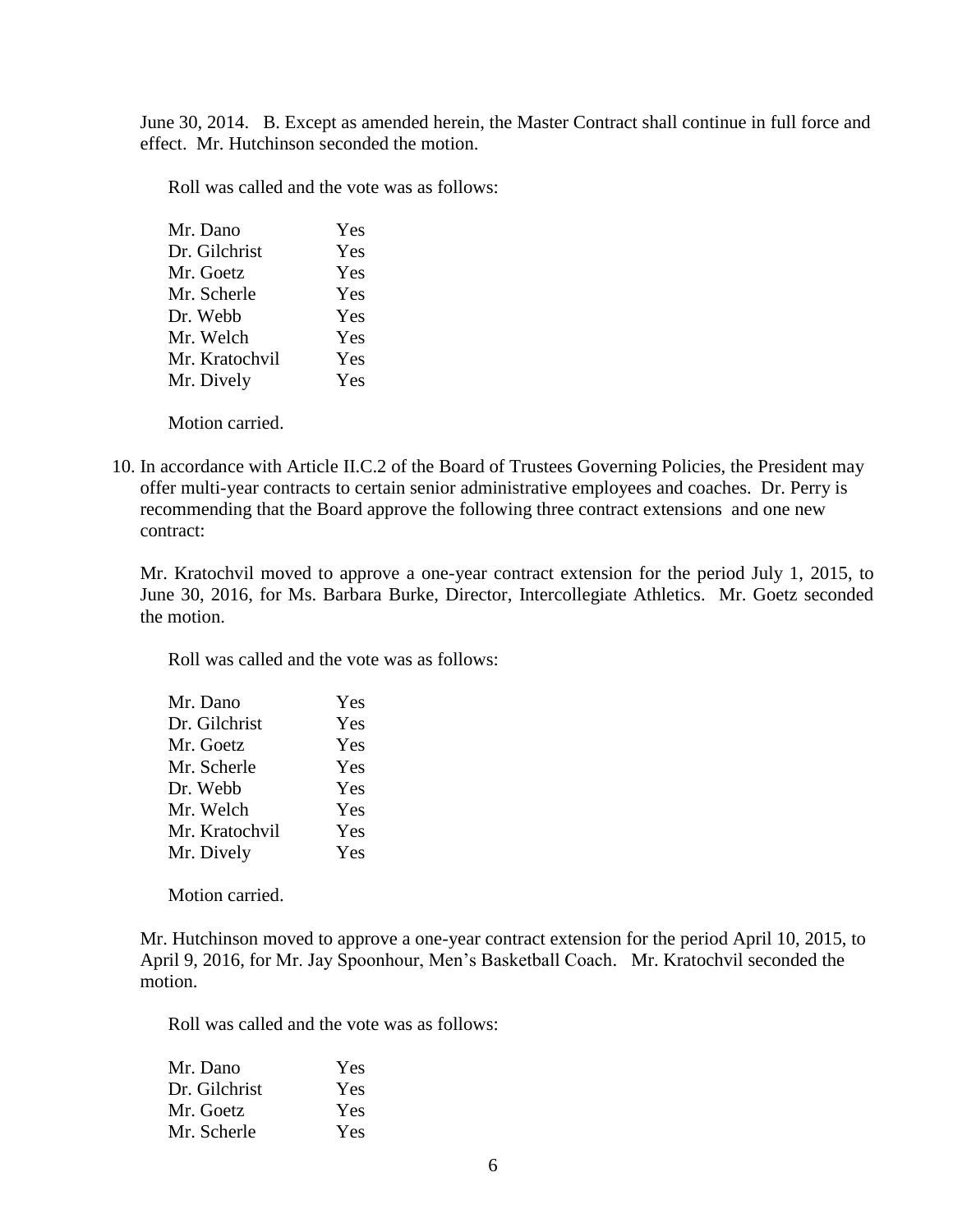Dr. Webb Yes Mr. Welch Yes Mr. Kratochvil Yes Mr. Dively Yes

Motion carried.

Mr. Scherle moved to approve a new three-year contract for the period June 17, 2013, to June 16, 2016, for Ms. Deborah Black, Head Women's Basketball Coach. Mr. Hutchinson seconded the motion.

Roll was called and the vote was as follows:

| Mr. Dano       | Yes |
|----------------|-----|
| Dr. Gilchrist  | Yes |
| Mr. Goetz      | Yes |
| Mr. Scherle    | Yes |
| Dr. Webb       | Yes |
| Mr. Welch      | Yes |
| Mr. Kratochvil | Yes |
| Mr. Dively     | Yes |
|                |     |

Motion carried.

Mr. Kratochvil moved to approve a new two-year contract for Dr. Regis Gilman, Dean of the School of Continuing Education, for the period July 1, 2013 to June 30, 2015. Mr. Hutchinson seconded the motion.

Roll was called and the vote was as follows:

| Mr. Dano       | Yes |
|----------------|-----|
| Dr. Gilchrist  | Yes |
| Mr. Goetz      | Yes |
| Mr. Scherle    | Yes |
| Dr. Webb       | Yes |
| Mr. Welch      | Yes |
| Mr. Kratochvil | Yes |
| Mr. Dively     | Yes |
|                |     |

Motion carried.

11. Mr. Dano moved to approve the awarding of tenure to Dr. Austin Cheney, newly hired Chair, School of Technology, effective July 1, 2013. Dr. Webb seconded the motion.

| Mr. Dano      | Yes |
|---------------|-----|
| Dr. Gilchrist | Yes |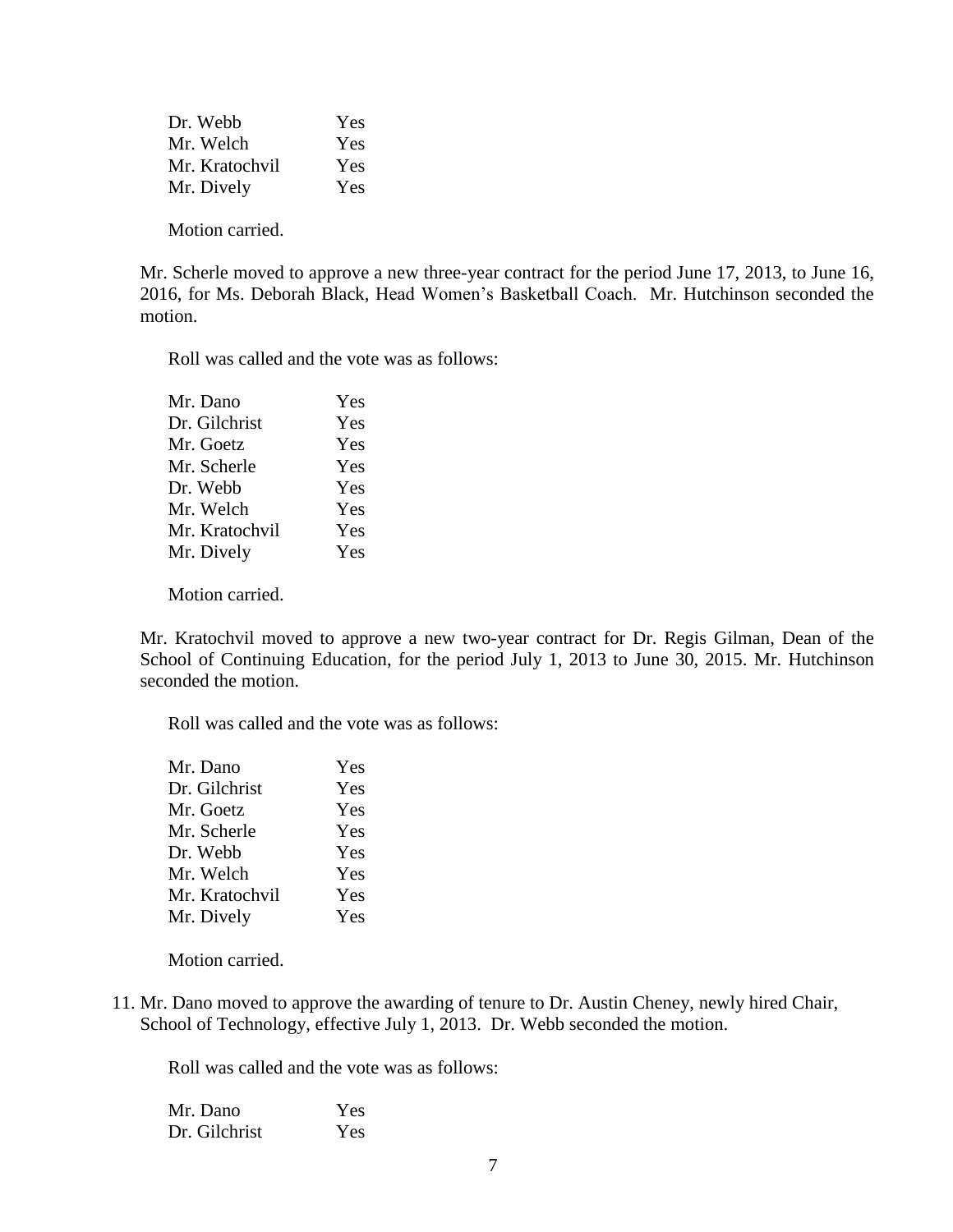| Mr. Goetz      | Yes |
|----------------|-----|
| Mr. Scherle    | Yes |
| Dr. Webb       | Yes |
| Mr. Welch      | Yes |
| Mr. Kratochvil | Yes |
| Mr. Dively     | Yes |

Motion carried.

12. Dr. Webb moved to approve the adjustments to non-indentured reserves. Approval is requested in order to retain working capital allowances and adequate funds for repair/replacement of equipment and/or relevant facilities, and in accordance with Section V.G.5 of the Board of Trustees Regulations and Sections IV.A.1 and IV.C.2 of the University Guidelines 1982, Board approval is requested to increase/(decrease) reserves as follows: Student/Staff Programs/Services \$5,000, Public Services \$2,500, Continuing Education (CC) \$3,000, Capital Projects—Science Building Renovations (I/F) (\$1,000,000), Capital Projects—Science Building Renovations (Fee) \$650,000, Capital Projects—New Science Building (Fee) (\$2,000,000), Capital Projects—Center for Clean Energy Research and Education (CENCERE) \$800,000. Mr. Dano seconded the motion.

Roll was called and the vote was as follows:

| Mr. Dano       | Yes |
|----------------|-----|
| Dr. Gilchrist  | Yes |
| Mr. Goetz      | Yes |
| Mr. Scherle    | Yes |
| Dr. Webb       | Yes |
| Mr. Welch      | Yes |
| Mr. Kratochvil | Yes |
| Mr. Dively     | Yes |

Motion carried.

13. Mr. Hutchinson moved to approve the 2014 Board Meeting Calendar: Friday, January 17, 2014, Friday, February 28, 2014, Friday, April 25, 2014, Friday, June 6, 2014, Friday, September 19, 2014, and Friday, November 7, 2014. Meetings are subject to change with adequate notice. All meetings will be held on the campus of Eastern Illinois University in Charleston, Illinois, unless other notice is given. Mr. Kratochvil seconded the motion.

| Mr. Dano       | Yes |
|----------------|-----|
| Dr. Gilchrist  | Yes |
| Mr. Goetz      | Yes |
| Mr. Scherle    | Yes |
| Dr. Webb       | Yes |
| Mr. Welch      | Yes |
| Mr. Kratochvil | Yes |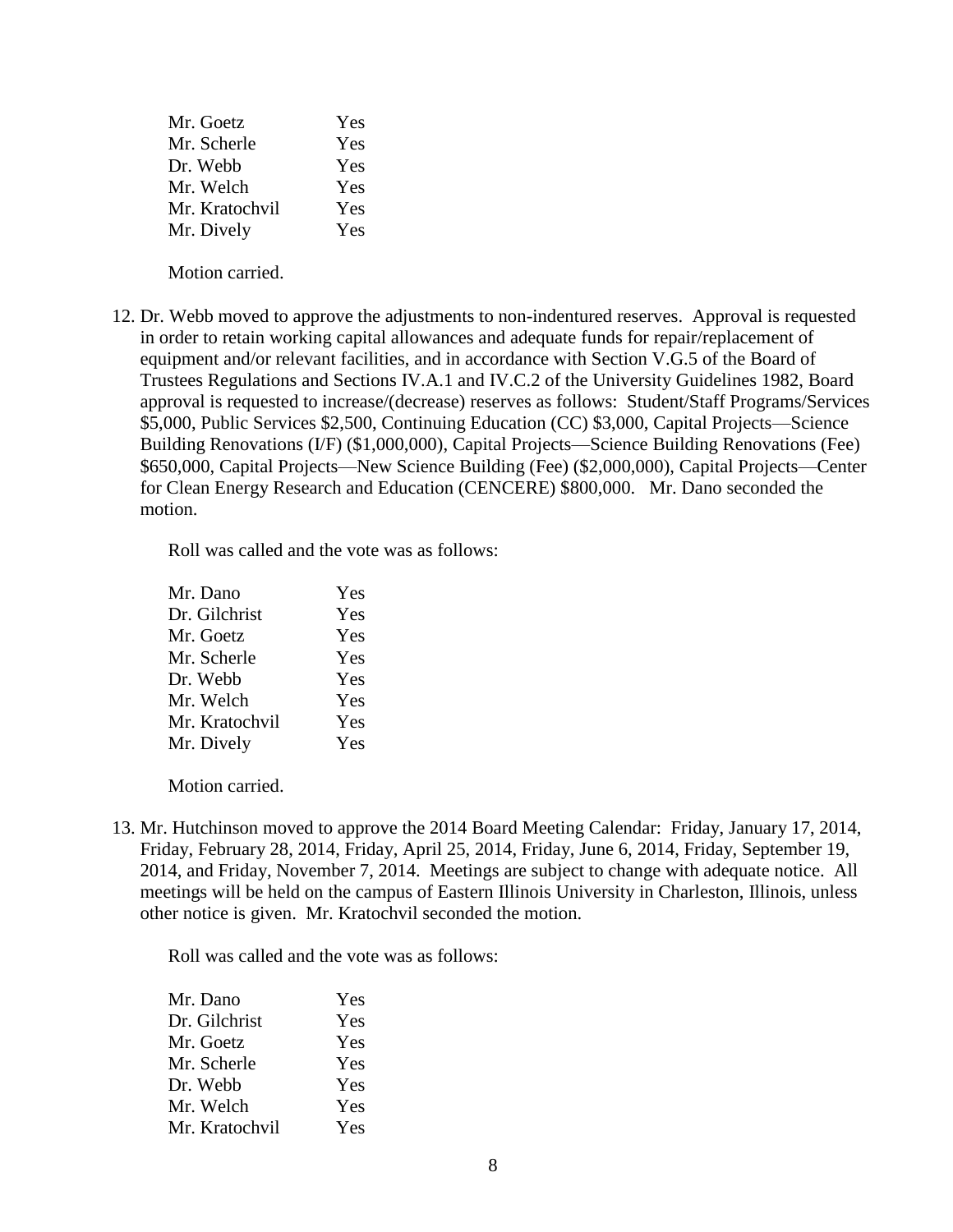Mr. Dively Yes

Motion carried.

# **Information Items**

### **President's Report**

Dr. Perry introduced Mr. John Inyart and his wife Lucy. Mr. Inyart is the former mayor of Charleston, and Dr. Perry read a resolution from the President's Council commending him for his service.

# **Resolution Presented to John Inyart**

WHEREAS, John Inyart served the City of Charleston with distinction as mayor for eight years from 2005 to 2013; and

WHEREAS, he developed a strong working relationship with Eastern Illinois University in efforts to best serve faculty, staff, and students; and

WHEREAS, Mayor Inyart worked to facilitate the completion of projects such as valuable safety improvements to pedestrian walkways on Fourth Street, "Paw Prints" street markings in support of Panther Athletics, the Seventh Street Roads Scholars program in support of the construction of the Doudna Fine Arts Center, and many other collaborative projects of great value to the city and the university; and

WHEREAS, he worked closely with members of the university community to perpetuate the Good Neighbors program highlighting the importance of all interactions between the campus and the City of Charleston; and

WHEREAS, Mayor Inyart and City of Charleston staff worked proactively to complete multiple city beautification projects benefiting both residents and the university; and

WHEREAS, he was a tireless advocate for EIU and all members of the campus community and was always willing to put forth any effort necessary to help the university and the City of Charleston succeed.

NOW, THEREFORE, BE IT RESOLVED THAT the members of the President's Council at Eastern Illinois University publicly commend John Inyart for his service to the City of Charleston and for his dedication to the success and well-being of the students, faculty, and staff at EIU.

# **Report from Board Chair**

Mr. Dively read two resolutions, one for Mr. Roger Kratochvil thanking him for his service as Chair of the Board of Trustees for the past year, and one for Mr. Jarrod Scherle for his service on the Board of Trustees for the past two years.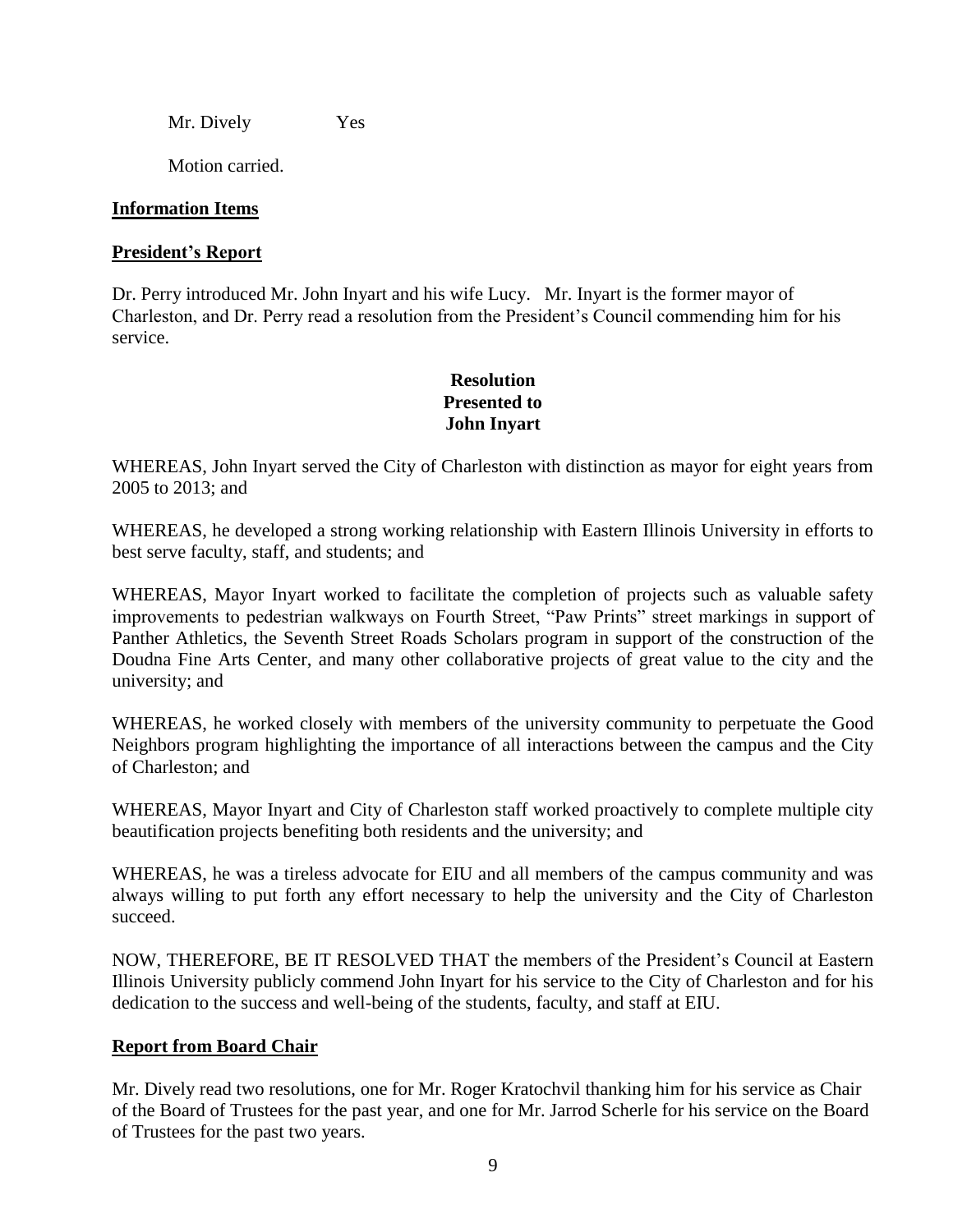### **Resolution Presented to Roger L. Kratochvil**

WHEREAS, Roger L. Kratochvil continues his devotion to education in Illinois, a task which includes the diligent performance of his duties as a member of Eastern Illinois University's Board of Trustees; and

WHEREAS, he has faithfully supported the mission and activities of Eastern Illinois University as both a trustee and a proud alumnus; and

WHEREAS, Mr. Kratochvil's extensive service to the Board of Trustees has included guiding the Board as its chairman from April 2012 to April 2013, a period that included such milestones as the completion of the "EI&U: Expect Greatness" capital campaign – two years early and \$13.7 million over goal – and the birth of Eastern's Center for Clean Energy Research and Education (CENCERE); and

WHEREAS, Mr. Kratochvil serves as a strong advocate for the university -- a service that includes personal student recruitment efforts near and in his hometown of Mt. Olive, Ill.

NOW, THEREFORE, BE IT RESOLVED THAT the members of Eastern Illinois University's Board of Trustees, along with the university's administrators, faculty, staff and students, do hereby express their utmost gratitude to Roger L. Kratochvil for his dedicated service to education, Eastern Illinois University and to the people of Illinois, and do hereby thank him for his continued service.

# **Resolution Presented to Jarrod Scherle**

WHEREAS, as a student at Eastern Illinois University, Jarrod Scherle actively pursued the full student experience, becoming involved in Student Government, residential life, Greek life and volunteerism opportunities, among others; and

WHEREAS, he served as a student lobbyist, making his voice heard in Springfield as an advocate for Eastern's Renewable Energy Center and the continuation of Monetary Award Program (MAP) grants, and played an instrumental role in coordinating the efforts of the Student Action Team, registering voters and hosting the Charleston, Ill., mayoral debate in Spring 2013; and

WHEREAS, as a student trustee, Mr. Scherle faithfully brought the voices and opinions of the student body to the Board of Trustees; and

WHEREAS, Mr. Scherle will be leaving Eastern Illinois University, having graduated with both a bachelor's degree in finance and a master's degree in business administration from EIU (in May 2011 and May 2013, respectively).

NOW, THEREFORE, BE IT RESOLVED THAT the members of Eastern Illinois University's Board of Trustees, along with the university's administrators, faculty, staff and students, do hereby express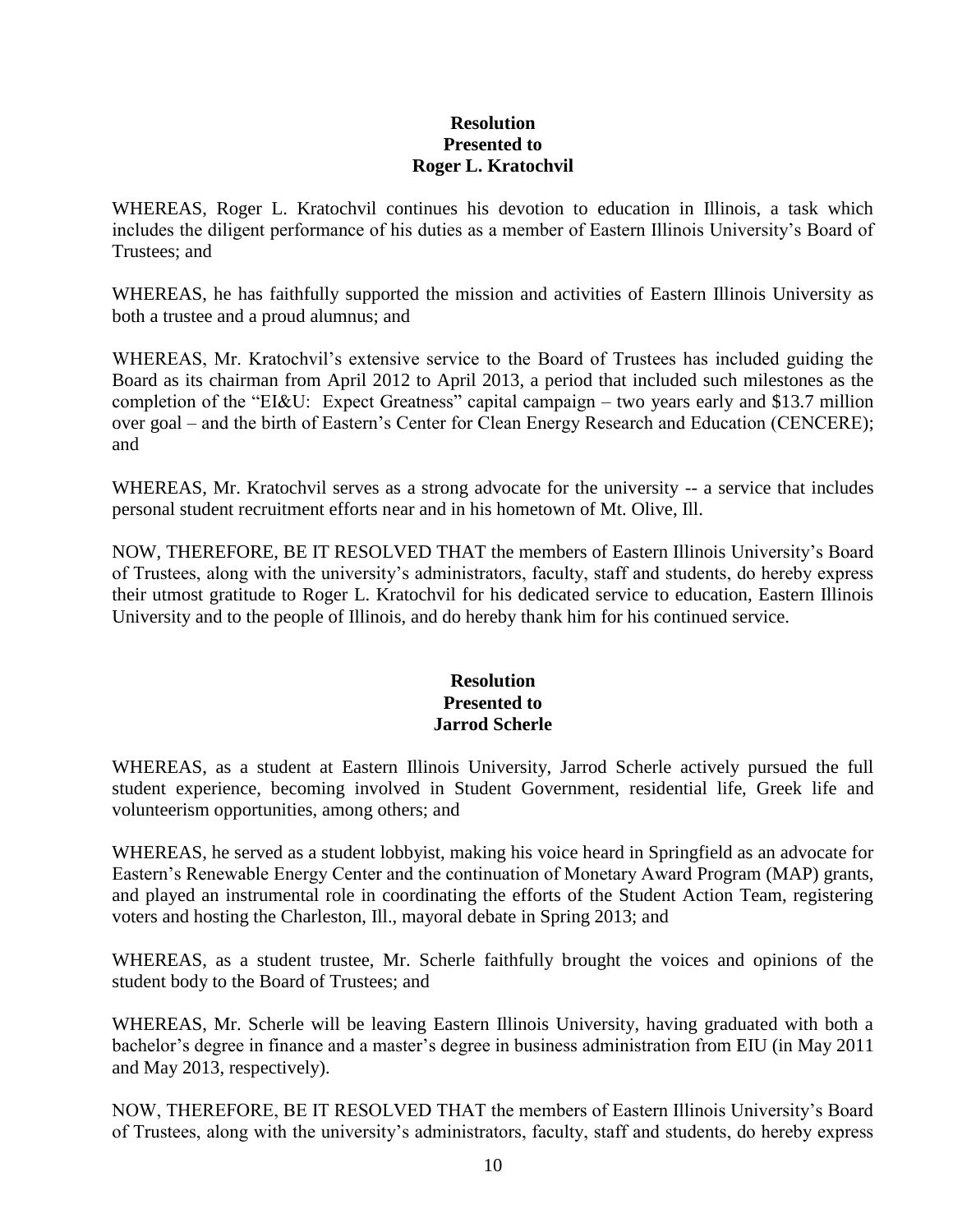their utmost gratitude to Jarrod Scherle for his dedicated service to education, Eastern Illinois University and to the people of Illinois, and do hereby thank him for his service.

### **Report from Board Member attending Professional Conference**

Mr. Kratochvil reported on his trip to the Association of Governing Boards Annual Meeting in San Francisco, CA.

### **Committee Reports**

### Executive/Planning Committee

The Executive/Planning Committee discussed the meeting calendar for 2014. The proposed date of April 18 was moved to April 25 because of Good Friday. There was also some discussion about the possibility of having the Board Retreat next year on June 7, following the Board meeting on June 6. The Committee reviewed details about the upcoming Board Retreat on June 21-22, 2013 in East Peoria, IL, Board committee memberships, and the pension issue.

Board Relations Committee – No report.

### Finance/Audit Committee

All of the Trustees met to review the FY 2014 Budget Approval, the FY 2015 Budget Submission and the Non-indentured Reserves.

Board Regulations – No report.

Academic and Student Affairs Committee – No report

# **Reports from Constituencies**

Student Government – No report.

Faculty Senate – No report.

Staff Senate – No report.

# **Summary of Purchases \$100,000 - \$249,999**

| Vendor                                   | <b>Type of Purchase</b>                                                                            | <b>Bids</b> | Amount            |
|------------------------------------------|----------------------------------------------------------------------------------------------------|-------------|-------------------|
| US Foods, Inc.<br>St. Louis, MO          | Food and resale items                                                                              | (a)         | $\le$ \$6 million |
| Commercial Electric, Inc.<br>Mattoon, IL | Site Utilities (Electrical)<br>for the Center for Clean Energy<br>Research and Education (CENCERE) | (5)         | \$152,683         |

(a) IPHEC Contract